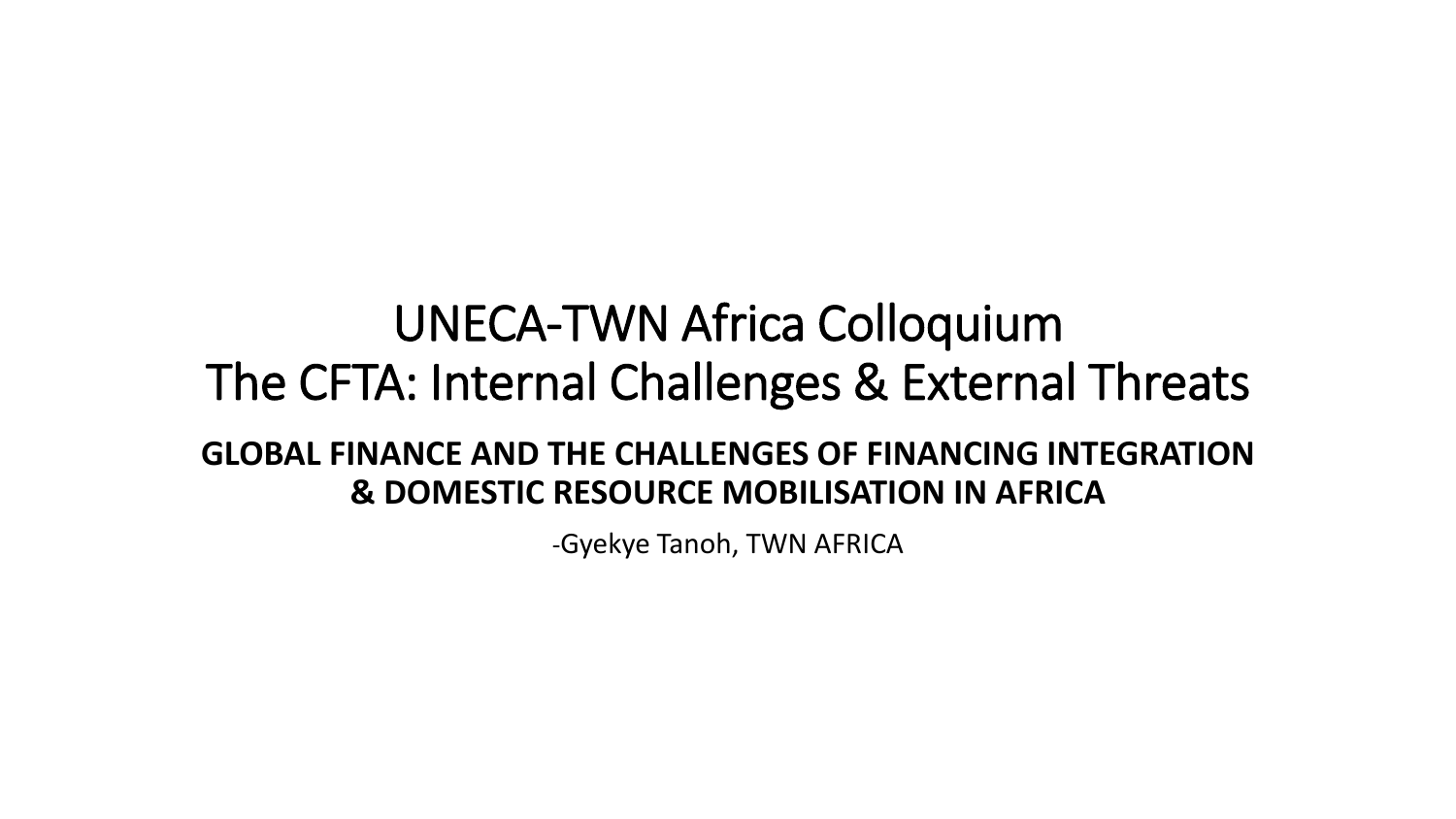# Highlights of Evolving Interface between Global Finance & Economic Trends in Africa

- Accelerating Integration of African economic activities & agents in Global Financial markets. By mid-noughties, IMF was hailing Africa as the 'new frontier of Global Finance'; on the basis of trends e.g.
- De-regulation & Liberalisation of Financial Sector & Financial Flows: Rising FDI, Portfolio Investments, SWFs, Sovereign Bonds, Foreign Bank and NBFI TNCs Presence, and Trade Finance
- Growing Systemic power of Finance: Diffusion/Strengthening of linkages between international flows and domestic credit, savings, consumption & reproduction associated with above cum remittances/household reproduction/domestic consumption circuit, Finance-led narratives of development, all the way down to micro-credit & rural development/financial inclusion
- But Structural Transformation hasn't happened yet. Or has it??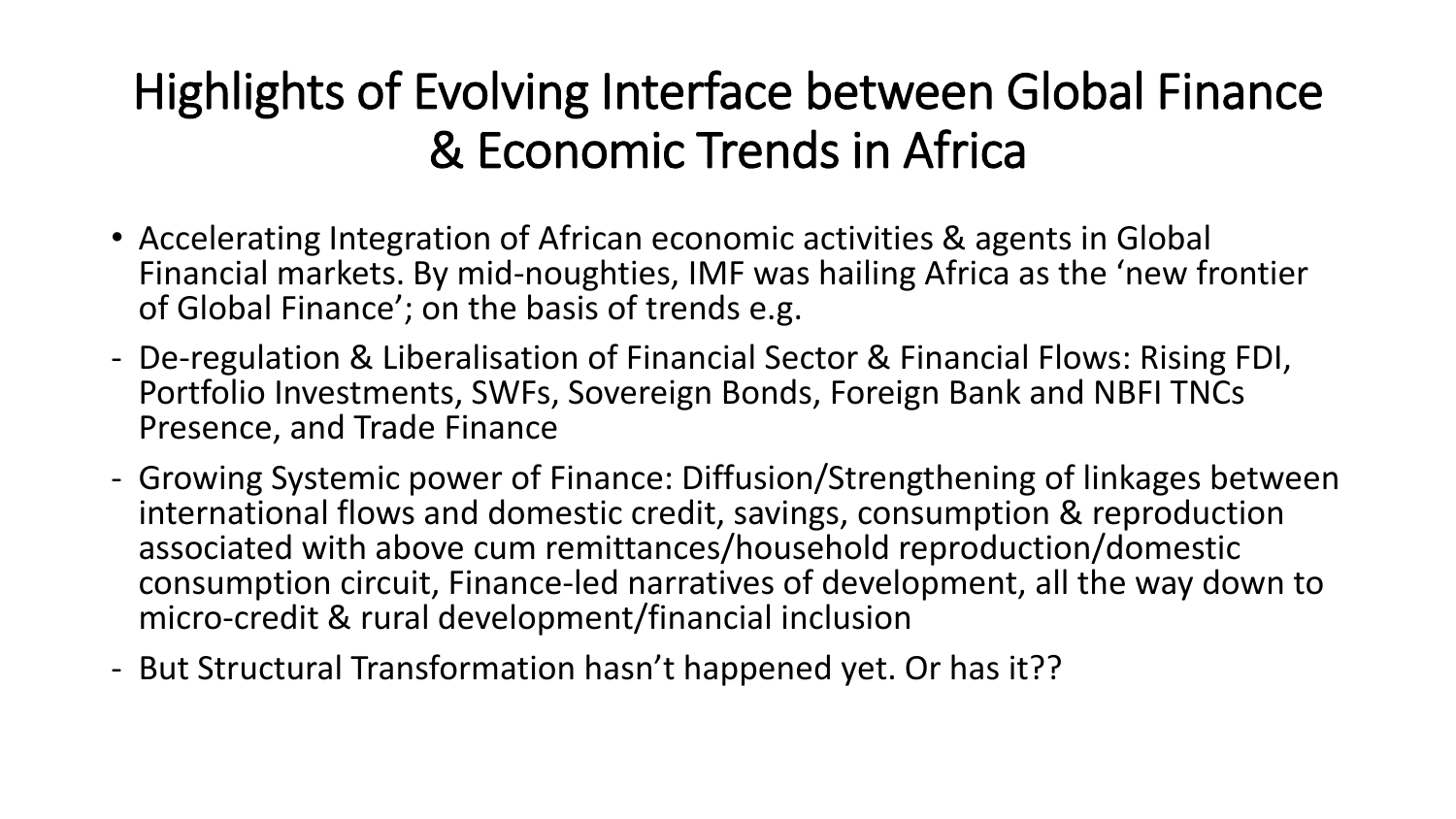The Finance- Transformation Nexus: key issues for Africa

- Structural Transformation? Sectoral Re-distribution : Rising share of FIRE in SSA economies – re-basing National Economies, Golden age of MICs & CRAs. FT Study of Banking in Africa
- Finance & Financial Intermediation viz Real Output Sector, Households, Trade Finance etc Domestic/Regional markets as sources of growth?
- Transforming CDDCs Diversification:
- Export-led Growth & Trade Dependency 27% in 1990, 60% in 2010 (Unctad)

Commodity export dependence: grown 7% pa. Since 2009 94% of SSA economies now CDDCs.

Commodity TOT changing, TNC dominance increasing, roll back of integrated national commodity regimes, collapse of ICAs, re-distribution along commodity supply chains/GVCs. TNCs captured benefits of super-cycle, BITs paralysed renegotiation & reforms, windfall taxes etc – all this part of the sound policy fundamentals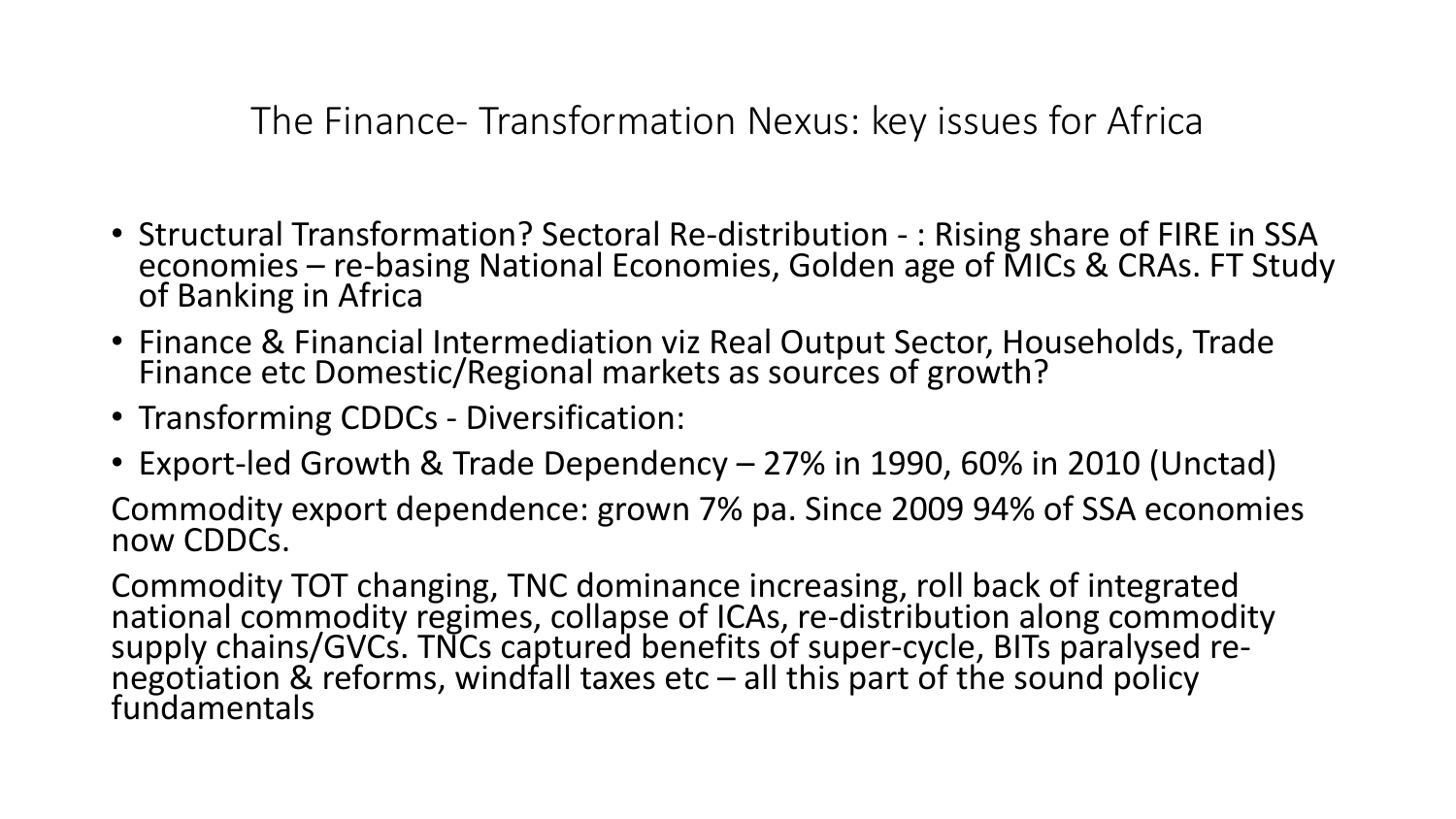Financialisation and Global Financial Integration

- Financialisation of Commodities and Global Integration
- Vent for surpluses or Financial Value Capture/net resource transfer: The case of Trade Finance:

2009 Crash, European bank de-leverage: syndicated loans – minus 83%,

Pre-export loans – minus 71%, short term facilities – minus 23%. Or re-positioning? ECA up 78%. Still dominant as MLAs, maintained or increased market share in commissions, fees etc e.g. Repos, asset-backed commodity credit, Forfaiting (sell to FI & buy back at a premium at a later date before sale to final buyer), more short term than ever 90-180 day facilities now more than 80%

. In actual financing – US and Asia on the rise (more liquidity & sectoral specialization, but big ticket TF now dominant, even more so for Africa's regional banks getting in on the game. 17% of bank revenues in Africa from TF. Big tickets – Vitol in Chad, Sonangol, Cocobod in Ghana etc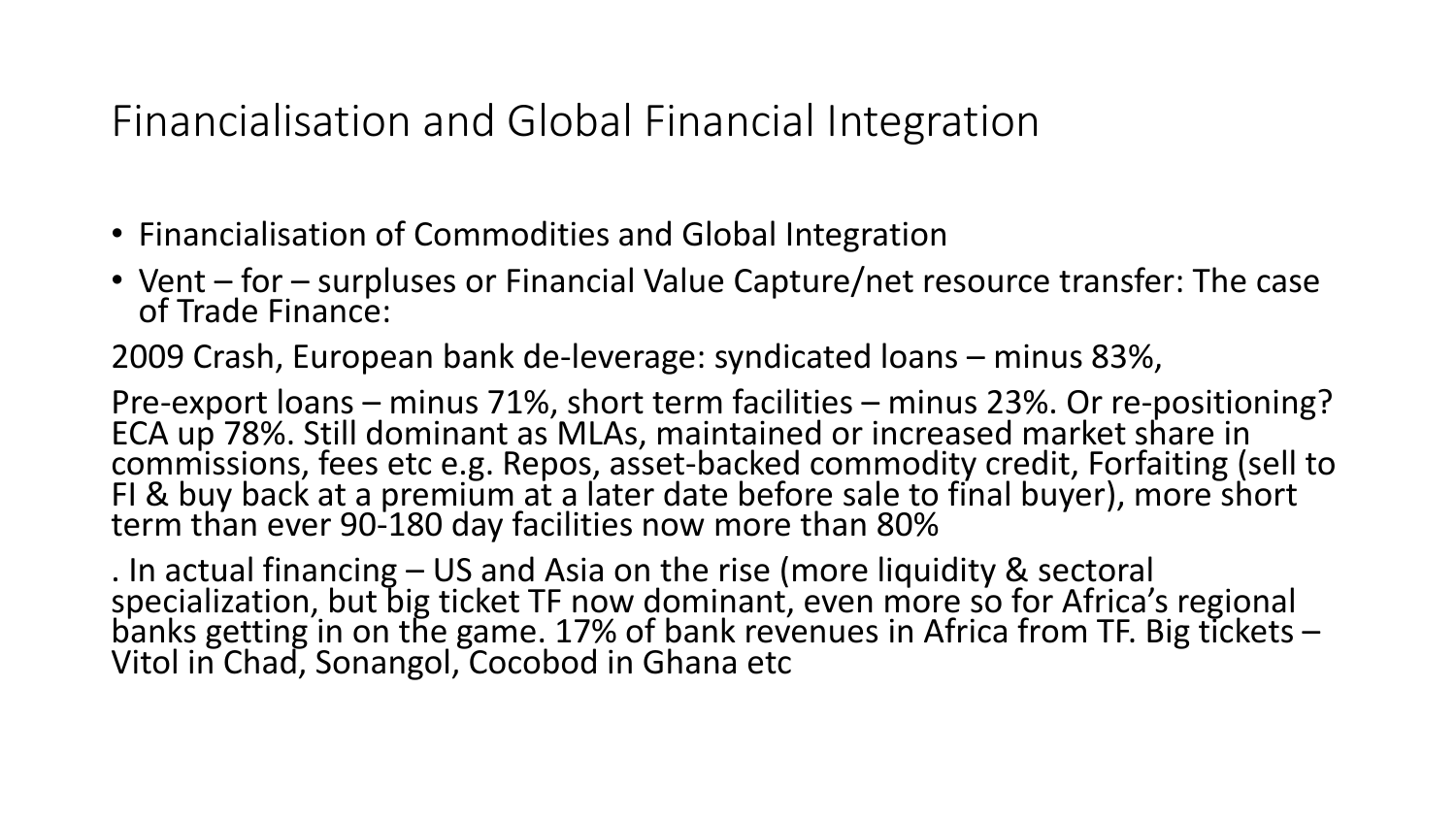#### And Domestic Linkages?

- Narrow domestic investment opportunities- beyond commodities and international sector – speculation, asset bubbles, arbitrage/bog adverts?
- AfDB and Trade Finance IFC, Citi 3 facilities –

-Risk Participation Agreements, TFLOC, SCFF

Subsidising TNCs? TNC FIs e.g. SC dominant, Cocobod Ghana case

- Restructuring IPE of Africa Trade Structural deficits, Financial dependency, domestic deflation, price-led, finance-led, not PC-led
- CFTA as response?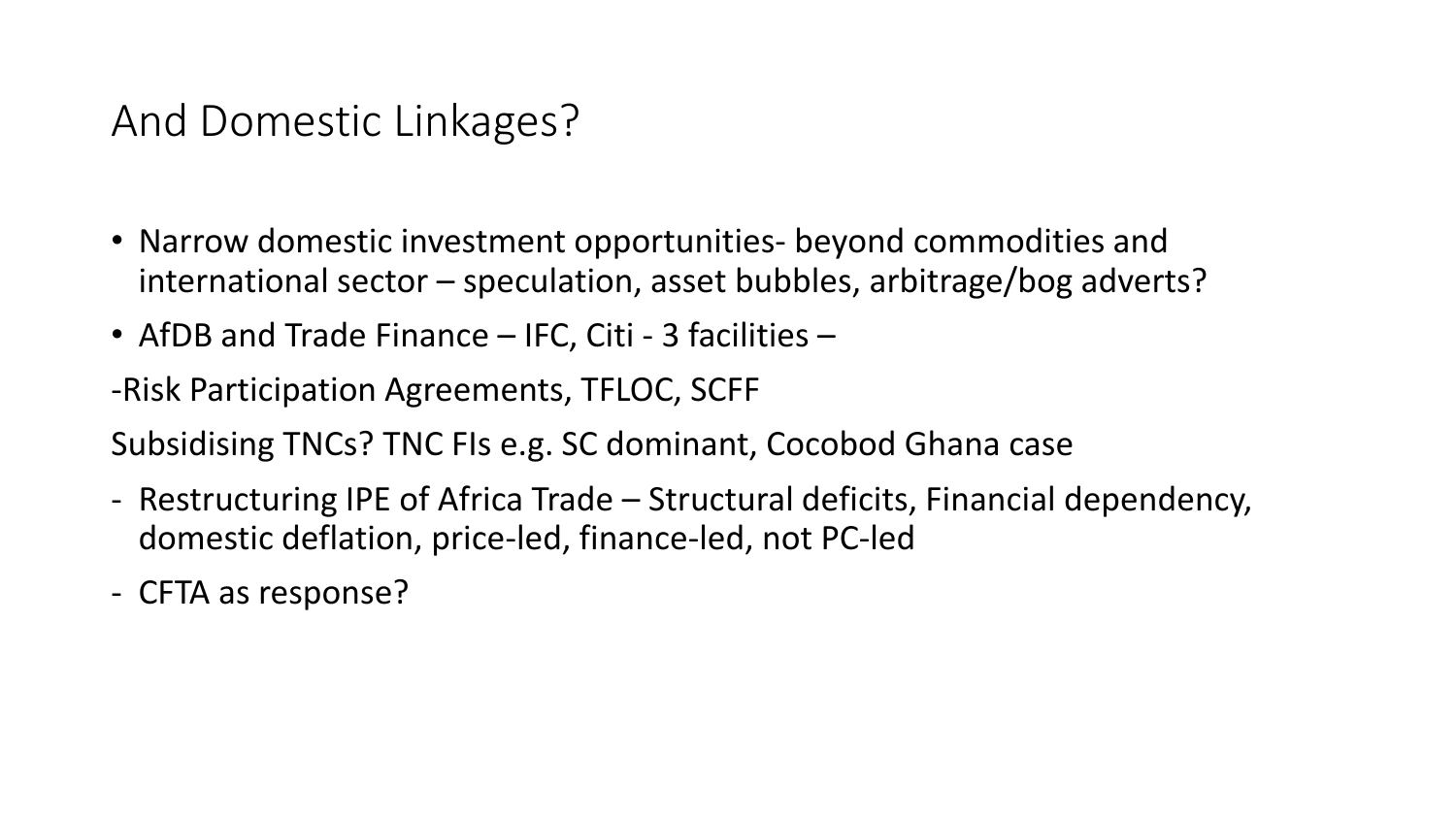#### FINANCING INTEGRATION: The new turning point?

- CFTA recognition of importance of Finance & Credit for boosting BIAT & diversification
- For Public Finance, SMEs and livelihoods
- For Trade Adjustment and Inclusive Integration
- Yet no answer to Tariff Liberalisation (leads to right import/imput mix raw materials, intermediate goods, capital goods, cheapens production & reduces inflation, crowds in jobs, FDI etc etc). UNCTAD more comprehensive approach customs revenue/public finance and economic structures/trade dependency. Xtaxes debacle in EPAs- see Asia since 2009. Yet, ,lower tariffs compensated for by increased trade prices and earnings (TOT, volatility, Africa back to C19th)